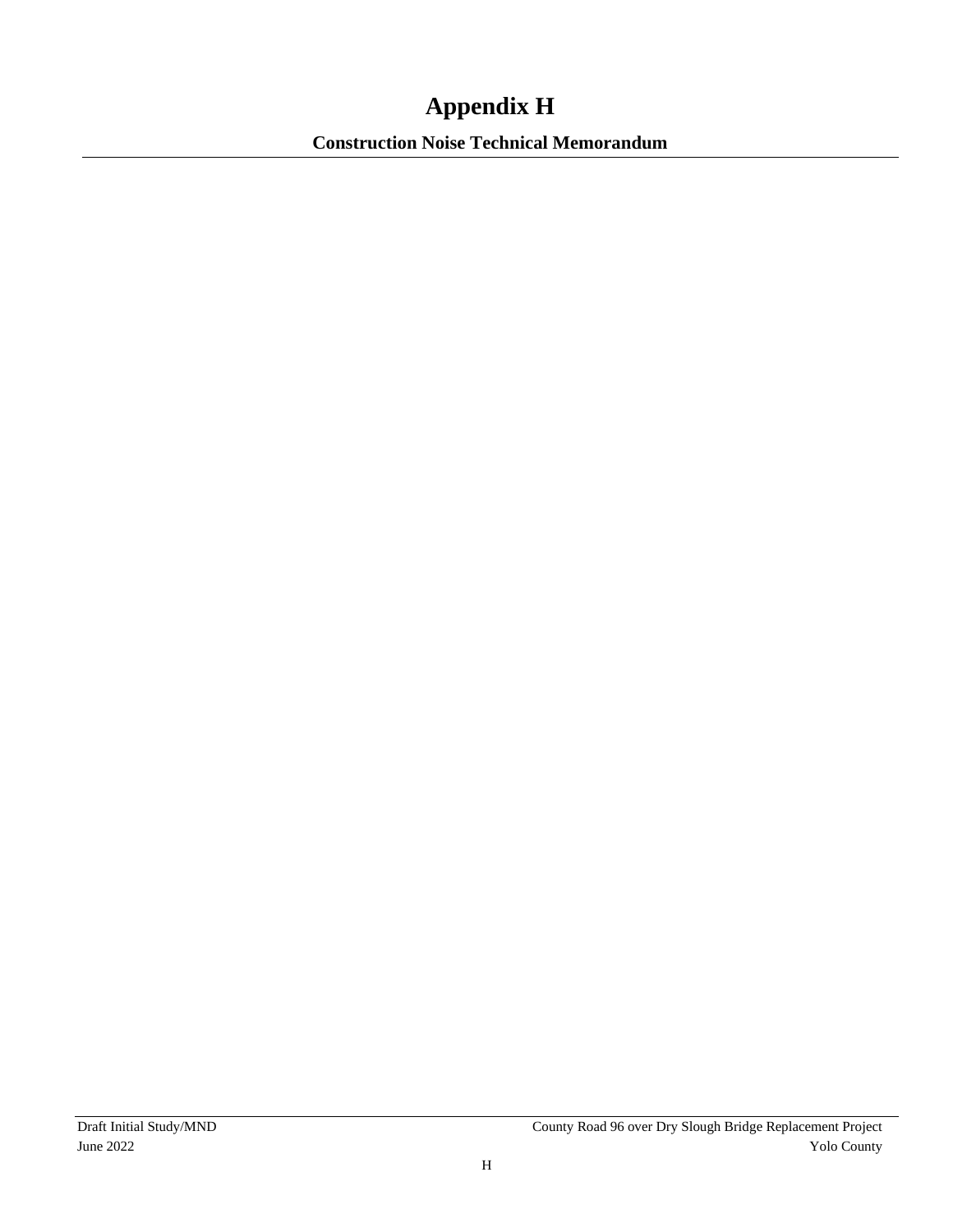### **LAMARK**  $\blacksquare$  THOMAS

# **MEMORANDUM**

- To: Thaleena Bhattal, Caltrans District 3 Associate Environmental Planner Project No.: SA-18139
- Cc: Mark Christison, Yolo County
- From: Julie Passalacqua, Mark Thomas

Date: August 6, 2021

#### **RE: BRLO-5922(104) - Dry Slough Bridge Construction Noise Technical Memorandum**

#### **PURPOSE**

The purpose of this construction noise technical memorandum is to demonstrate the noise generated from the construction of the County Road (CR) 96 over Dry Slough Replacement Project will result in less than significant impacts to the area residents.

#### **PROJECT DESCRIPTION**

#### **Project Need**

The existing bridge (Bridge No. 22C0127) has been given a sufficiency rating of 53.6 and has a status of functionally obsolete. The bridge has longitudinal shear cracking along the girders and evidence of water penetration though the deck. The bridge railing is in poor condition with spalling and exposed rebar. The bridge has been programmed for replacement in the Highway Bridge Program (HBP).

#### **Existing Conditions**

CR 96 is a rural local roadway that extends between Russell Boulevard on the south and CR 27 on the north. Within the bridge vicinity, CR 96 is paved and has an approximate width of 20 feet. The bridge, with an Average Daily Traffic count of 216 vehicles, is bordered by agricultural and residential parcels. The bridge, built in 1929, is a 44-foot-long single span reinforced concrete "T" girder.

#### **Proposed Improvements**

The proposed project will construct a new bridge along the same roadway alignment. The new structure will accommodate two 11-foot travel lanes and two-foot shoulders. The new bridge will be a 60 foot long single-span structure. The structure type will be a cast-in-place, post-tensioned concrete slab. The roadway and bridge profile will be lowered slightly to smooth out the existing substandard vertical curve, while still providing clearance over the 100-year storm event.

Construction of the bridge will involve excavation for and construction of concrete abutments, founded on driven steel pipe piles. Other temporary work within Dry Slough includes removal of the existing structure, falsework erection and removal, and installation of scour countermeasures at the abutments. Temporary slough diversion is anticipated to complete activities within the waterway. Construction of the roadway approaches will involve the removal of existing pavement and placement of roadway fill material, aggregate base, and hot mix asphalt pavement.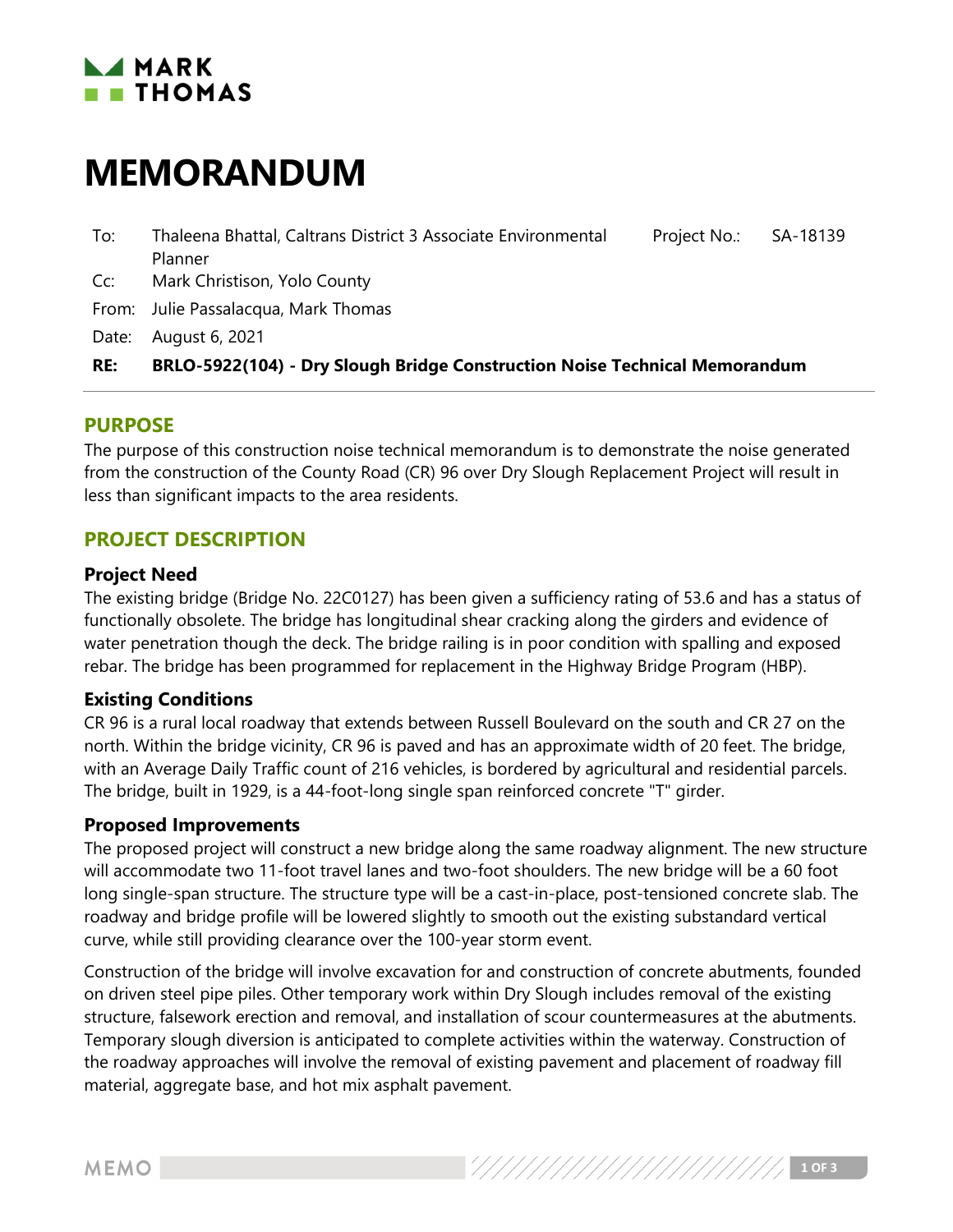

Relocation of overhead electrical and communication lines, including four utility poles, along the west side of CR 96 is anticipated as part of the project. Although the traveled way and shoulders will remain within the County's right of way, permanent acquisitions may be needed for the approach grading and utility relocation from three to four parcels. Temporary construction easements may be needed from up to seven parcels adjacent to the project to facilitate driveway conforms, utility relocations, and allow construction access.

#### **CONSTRUCTION NOISE**

Project construction would generate noise that could affect sensitive receptors within the project vicinity. The FHWA defines a noise sensitive receptor as a property where frequent outside human use occurs and where a lowered noise level would be beneficial.

The table below shows typical equipment noise levels for various construction equipment and activities, including measured sound levels at 50 feet from the source. Noise sources associated with the project construction would include excavation, construction truck traffic, and other noises typically associated with a construction site.

| <b>Construction Equipment</b> | <b>Maximum Noise Level dBA at 50 feet</b> |
|-------------------------------|-------------------------------------------|
| Backhoe                       | 78                                        |
| Compactor (ground)            | 83                                        |
| Compressor (air)              | 78                                        |
| Concrete Mix Truck            | 79                                        |
| Concrete Pump Truck           | 81                                        |
| Crane                         | 81                                        |
| Dozer                         | 82                                        |
| Drill Rig Truck               | 79                                        |
| Dump Truck                    | 76                                        |
| Excavator                     | 81                                        |
| Front End Loader              | 79                                        |
| Generator                     | 81                                        |
| Paver                         | 77                                        |
| <b>Pneumatic Tools</b>        | 85                                        |
| Pumps                         | 81                                        |
| Roller                        | 80                                        |
| Scraper                       | 84                                        |

#### **Construction Equipment Noise Levels**

Source: FHWA Roadway Construction Noise Model User's Guide, 2006

There are several sensitive receptors bordering the project area. These include three residential properties located at 25540, 25599, and 25635 CR 96. These residences are located approximately 75 feet north, 250 feet south, and 350 feet south of the bridge, respectively.

Yolo County does not currently have a Noise Ordinance. The Caltrans Standard Specifications will govern the allowable level of noise. Section 14-8.02 titled "Noise Control" of the Standard Specifications